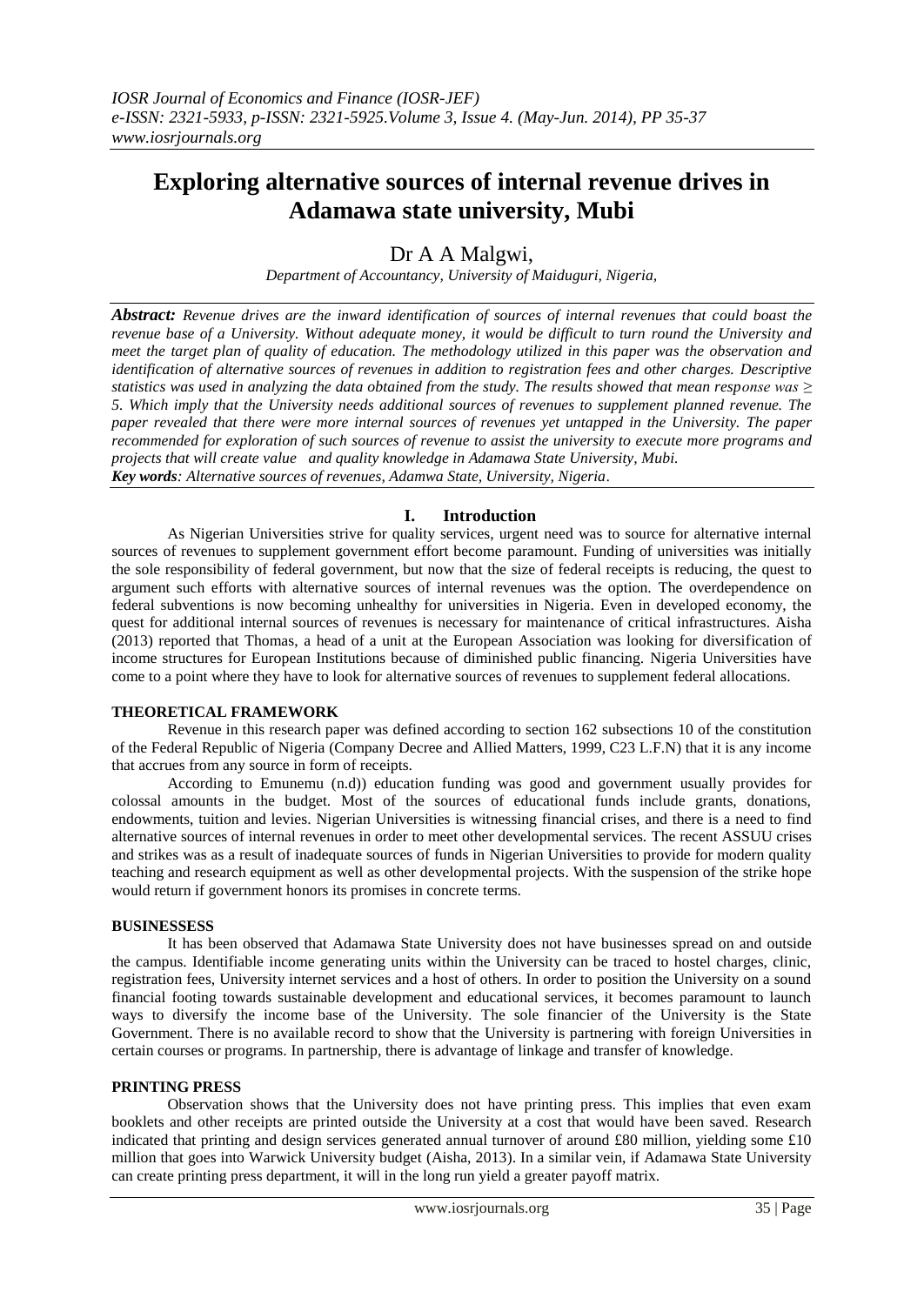## **CONSULTANCY SERVICES**

In some universities, consultancy services are rendered in certain areas like Diploma programs and other services to the public. This unit of revenue earning often brings in substantial sums that assist in running other programs. In Universities like Lagos and ABU Zaria, their consultancy service earns them some big sums of money. The creation of this revenue earning unit does not require big capital but manpower resources to start with.

#### **TRANSPORT**

Management of transport business often yields immediate revenues for turning an organization faster than waited for subventions. In some Universities like University of Lagos and ABU Zaria operate transport on commercial basis. If this University will in the future emulate such Universities; it will assist in internal revenue generation. University shuttle buses and keke napep are good initiation to generate quick money. When demand crop up for vehicle hire, there should be provision for that in the transport department. The transport department is supposed to generate a sum based on the unit generation revenue budget.

#### **ENGINEERING AND WORKS**

This department should be able to offer service to the University as well as services on commercial basis to people outside the university. By doing so, money will come into the coffer of the University as internal sources of revenues. Construction of building materials like doors, windows and the like are units that can create sources of internal revenues. Architectural designs services should offered to the public at a cost.

#### **FOREIGN PARTNERSHIP**

As principal officers of the University often go to foreign countries for one thing or the other, there is need to link the University with that of foreign university in order to tap foreign transfer of knowledge. This would gain advantage of technology transfer.

#### **PENSION FUND LIABILITIES**

The monthly retirement funds deducted from employees pay should be administered by the University rather than to be managed with pension administrators. If it managed by the University, at least something will accrue on the said sum. The accrued one can be utilized by the University in running other programs.

#### **ADSU MICROFINANCE**

ATM pay points of some banks are seen in ADSU, but no banks on the campus. Students and staff shop for banks in the town in order to do their transactions. This is an unwholesome idea for a vibrant University like ADSU. By operating microfinance bank, deposits of pension fund liabilities will be maintained by the bank. Charges on transaction and interest charges will serve as return on investment to the bank.

#### **II. Methodology**

The method utilized in this study was the observation and identification of activities and services that would attract additional sources of revenues to the University. Where state grants or subventions falls short of planned budget, an additional sources could cushion up the effect of such fall. Descriptive statistics was used to determine the mean responses from identifiable activities and services.

## **III. Results And Discussion**

Opinion range table 1 discussion refers that: Mean  $\geq$  5 imply that (i) the University need alternative sources of funds. (ii) Mean  $\leq$  5 imply that the University does not require alternative sources of funds.

Opinions of staff on alternate sources of funds have been obtained and presented in the appendix. Table 1 captures the opinions of staff with regards to alternative sources of funds. The mean score of general opinion of staff is 12. This means that the university should devise a way to create more sources of revenues to argument normal subventions from the state government. By doing so, the administration can be able to turn the university round for better performance and service.

Unit generating revenue should be examined based on the forecast of revenue to be generated for a trial. Each department should be given target revenue through close monitoring. By so going, certain projects can be internally funded.

Assessment of opinions showed that 71% were of the view that alternative sources of revenues should be sourced to finance the university projects and programs. This is a signal to the university that dependence on subventions is not the best option. At times delays in the release of subvention may thwart development and continuity of some programs.